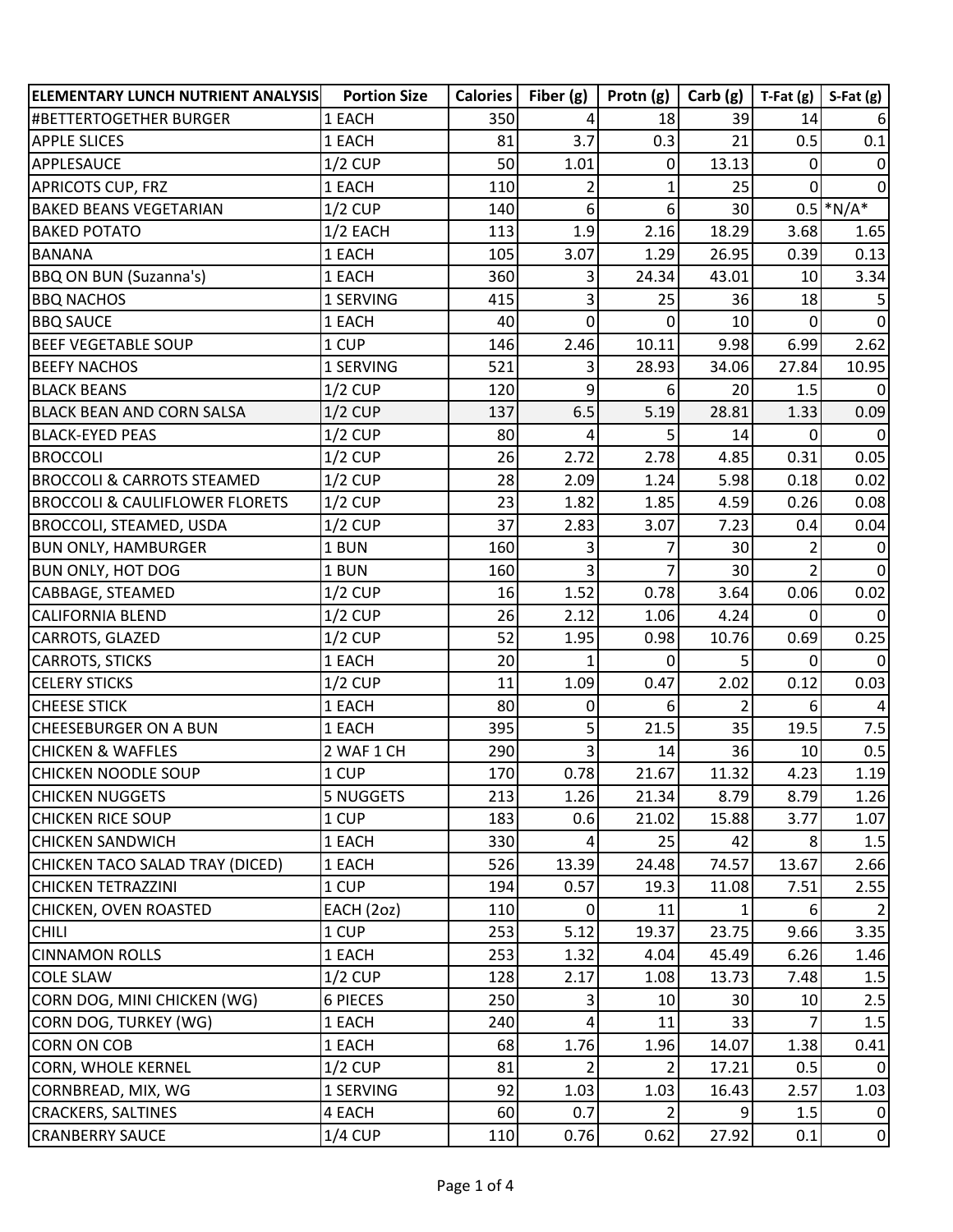| <b>ELEMENTARY LUNCH NUTRIENT ANALYSIS</b> | <b>Portion Size</b> | <b>Calories</b> | Fiber $(g)$    | Protn $(g)$    | Carb(g)        | $T-Fat(g)$     | $S-Fat(g)$     |
|-------------------------------------------|---------------------|-----------------|----------------|----------------|----------------|----------------|----------------|
| <b>CRISPITO</b>                           | 1 EACH              | 270             | 3              | 12             | 23             | 14             |                |
| <b>DELI TURKEY SANDWICH</b>               | 1 EACH              | 325             | 3              | 20.5           | 33             | 13.25          | 5.5            |
| <b>DORITOS SPICY LOW FAT</b>              | 1 EACH              | 140             | 1              | $\overline{2}$ | 20             | 5              | 0.5            |
| DORITOS, COOL RANCH RF                    | 1 EACH              | 130             | $\overline{2}$ | $\overline{2}$ | 19             | 5              |                |
| DORITOS, NACHO CHEESE RF                  | 1 EACH              | 130             | $\overline{2}$ | $\overline{2}$ | 20             | 5              | 0.5            |
| <b>FIESTA CHICKEN</b>                     | 3 OZ                | 108             | $\mathbf 0$    | 15.88          | 1.76           | 3.53           | 1.76           |
| <b>FIESTADA PIZZA</b>                     | 1 EACH              | 360             | 4              | 17             | 43             | 14             | 6              |
| <b>FRIES, BAKED SEASONED</b>              | 1/2C (6-8 EACH)     | 120             |                | 1              | 20.05          | 4.01           | 0.5            |
| <b>FRIES, SWEET POTATO</b>                | $1/2$ CUP           | 140             | 3              | 1              | 20             | 6              | 1              |
| <b>FRUIT SLUSH COOL TROPICS</b>           | 4 OZ                | 60              | 0              | $\overline{0}$ | 16             | 0              | $\overline{0}$ |
| FRUIT, FRUIT COCKTAIL                     | $1/2$ CUP           | 79              | 1.97           | 0              | 18.7           | 0              | $\overline{0}$ |
| <b>GARDEN SALAD (W/DRESSING)</b>          | $1/2$ CUP           | 19              | 0.4            | 0.37           | 4.77           | 0.04           | 0.01           |
| <b>GARDEN SALAD W/CHICKEN STRIPS</b>      | 1 EACH              | 506             | 9.98           | 29.35          | 62.71          | 15.57          | 5.26           |
| <b>GARDEN SALAD W/TUNA</b>                | 1 EACH              | 470             | 9.69           | 28.36          | 62.49          | 11.89          | 1.61           |
| <b>GARDEN SALAD W/TURKEY &amp; CHEESE</b> | 1 EACH              | 537             | 10.1           | 23.5           | 66.18          | 20.07          | 6.58           |
| <b>GREEN BEANS</b>                        | $1/2$ CUP           | 20              | $\overline{2}$ | 1              | 4.09           | 0.1            | $\overline{0}$ |
| <b>HAMBURGER ON A BUN</b>                 | 1 EACH              | 340             | 5              | 19             | 34             | 15             | 5              |
| <b>HONEY MUSTARD</b>                      | 1 EACH              | 190             | 0              | $\Omega$       | $6 \mid$       | 18             | 3              |
| <b>HOT DOG ON BUN</b>                     | 1 EACH              | 280             | 3              | 14             | 35             | 11             | 3              |
| JELLY, ASSORTED PACKS                     | 1 EACH              | 36              | 0              | 0              | 9              | 0              | $\mathbf 0$    |
| JUICE CUP, WHOLE FRUIT FROZEN             | 1 EACH              | 80              | 3              | $\mathbf 0$    | 20.5           | 0              | $\mathbf 0$    |
| <b>KETCHUP</b>                            | 1 EACH              | 10              | $\mathbf 0$    | $\mathbf 0$    |                | 0              | $\Omega$       |
| LETTUCE & TOMATO                          | $1/2$ CUP           | 8               | 0.58           | 0.43           | 1.61           | 0.08           | 0.01           |
| <b>LITTLE SMOKIES</b>                     | <b>6 LINKS</b>      | 200             | 0              | 7              | 2              | 18             | 6              |
| LOCAL SQUASH MIX, ROASTED                 | $1/2$ cup           | 25              | 0.92           | 1.02           | 3.25           | 1.16           | 0.24           |
| <b>MACARONI AND CHEESE</b>                | $1/2$ CUP           | 275             | 2.34           | 14.64          | 25.48          | 13.92          | 6.62           |
| MANDARIN ORANGE, WHOLE, RAW               | 1 EACH              | 47              | 2              | 0.71           | 11.74          | 0.27           | 0              |
| <b>MANDARIN ORANGES</b>                   | $1/2$ CUP           | 80              | $\overline{2}$ | 0.54           | 18             | <sup>0</sup>   | $\overline{0}$ |
| <b>MASHED POTATOES</b>                    | $1/2$ CUP           | 71              | $\mathbf{1}$   | 1              | 15.25          | $\overline{0}$ | $\overline{0}$ |
| <b>MAXSNAX, TOTALLY TACO</b>              | 3 WEDGES            | 260             | 4              | 14             | 30             | $\overline{9}$ | 2.5            |
| <b>MAYONNAISE</b>                         | 1 EACH              | 40              | 0              | 0              |                | 3.5            | 0.5            |
| MEATLOAF                                  | 1 EACH              | 190             |                | 11             | 8 <sup>1</sup> | 12             | 6              |
| MINI SLIDER PUPS BEEF ON WG BUN           | 1 EACH              | 150             | $*N/A*$        | 4              | 14.5           | 8.5            | $*3.00$        |
| <b>MIXED FRUIT</b>                        | $1/2$ CUP           | 60              |                | 0              | 14.99          | 0              | 0              |
| <b>MUSTARD</b>                            | 1 EACH              |                 | $\mathbf 0$    | 1              |                | 0              | $\overline{0}$ |
| NECTARINE, FRESH                          | 1 EACH              | 62              | 2.38           | 1.48           | 14.77          | 0.45           | 0.04           |
| OKRA, BREADED                             | 3.20 OZ             | 180             | 4              | $\vert$ 3      | 24             |                | 1 <sup>1</sup> |
| ORANGE                                    | 1 EACH              | 62              | 3.14           | 1.23           | 15.39          | 0.16           | 0.02           |
| <b>ORANGE WEDGES</b>                      | 1 EACH              | 62              | 3.14           | 1.23           | 15.39          | 0.16           | 0.02           |
| <b>OVEN BAKED FRIES</b>                   | $1/2$ CUP           | 87              |                | 1              | 15             |                | 1 <sup>1</sup> |
| PB & JELLY SAND/CHEESESTICK/CR            | 1 EACH              | 470             | 5              | 17             | 49             | 25.5           | 7              |
| PB & JELLY SANDWICH                       | 1 EACH              | 300             | 4              | 9              | 32             | 17             | $\overline{3}$ |
| PEACH, FRESH                              | 1 EACH              | 59              | 2.25           | 1.37           | 14.31          | 0.38           | 0.03           |
| PEACHES (SLICED)                          | $1/2$ CUP           | 70              | 0              | $\overline{0}$ | 17             | 0.03           | $\overline{0}$ |
| PEACHES, (DICED)                          | $1/2$ CUP           | 63              | 0.9            | $\overline{0}$ | 15.3           | 0              | $\overline{0}$ |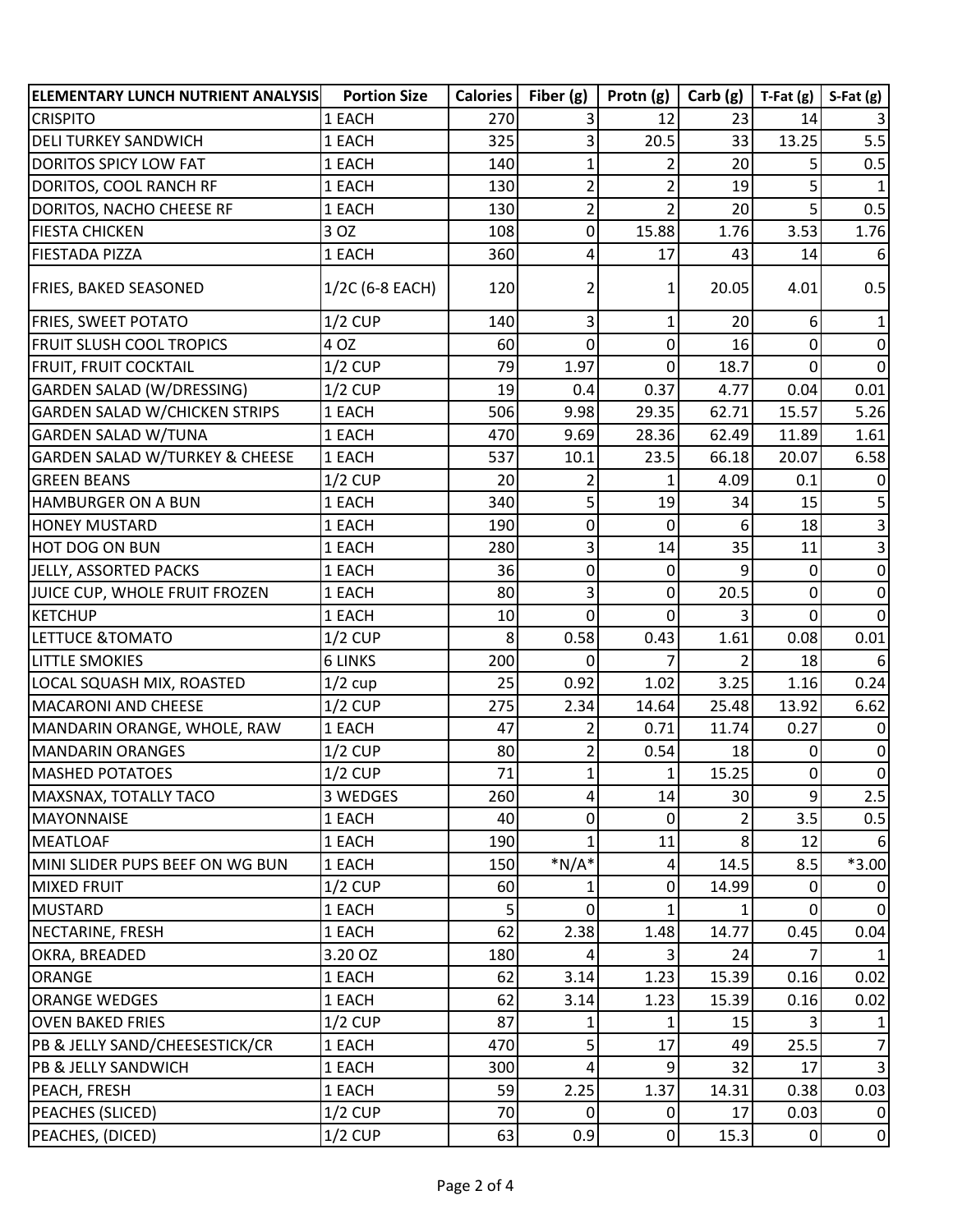| <b>ELEMENTARY LUNCH NUTRIENT ANALYSIS</b>   | <b>Portion Size</b> | <b>Calories</b> | Fiber $(g)$    | Protn $(g)$    | Carb(g)         | $T-Fat(g)$ | $S-Fat(g)$     |
|---------------------------------------------|---------------------|-----------------|----------------|----------------|-----------------|------------|----------------|
| PEACHES, FROZEN USDA                        | 1 EACH              | 80              | 1              | 1              | 19              | 0          |                |
| PEAR, FRESH                                 | 1 EACH              | 95              | 5.15           | 0.6            | 25.28           | 0.23       | 0.04           |
| PEARS (SLICED)                              | $1/2$ CUP           | 70              | 0              | $\overline{0}$ | 17              | $\Omega$   | $\Omega$       |
| PEAS, GREEN                                 | $1/2$ CUP           | 74              | 4.3            | 4.92           | 13.62           | 0.26       | 0.05           |
| PINEAPPLE (TIDBITS)                         | $1/2$ CUP           | 80              | 1              | 0.35           | 20              | 0          | $\overline{0}$ |
| <b>PINTO BEANS</b>                          | $1/2$ CUP           | 120             | 9.02           | 7.01           | 22.09           | 0          | $\overline{0}$ |
| PIZZA, CHEESE                               | 1 SLICE             | 310             | 3              | 22             | 30 <sup>2</sup> | 12         | 6              |
| PIZZA, PEPPERONI (TURKEY)                   | 1 SLICE             | 310             | 3              | 23             | 30              | 11         | 6              |
| PIZZA, STUFFED CRUST CHEESE WG              | 1 SLICE             | 320             | 4              | 22             | 31              | 12         | 6              |
| PIZZA, STUFFED CRUST PIZZA WG               | 1 SLICE             | 350             | 4              | 21             | 30              | 15         | $\overline{7}$ |
| PLUMS(2)                                    | 2 EACH              | 61              | 1.85           | 0.92           | 15.07           | 0.37       | 0.02           |
| <b>POPCORN CHICKEN</b>                      | 10 PIECES           | 160             | 1              | 14.01          | 13.01           | 6          | 1.5            |
| <b>POTATOES ROUNDS</b>                      | 8 PIECES            | 90              | $\overline{2}$ | 1              | 14              | 3.5        | $\Omega$       |
| <b>RANCH DRESSING</b>                       | 1 OZ                | 23              | 0.3            | 0.54           | 3.24            | 0.96       | 0.24           |
| RANCH DRESSING (FF) PACKET                  | 1 EACH              | 15              | 0              | 0              |                 | 0          | $\Omega$       |
| RAVIOLI                                     | 1 CUP (8 PIES)      | 260             | 4              | 16             | 30 <sup>2</sup> |            | 3.5            |
| <b>RED PEAR, FRESH</b>                      | 1 EACH              | 97              | 4.71           | 0.52           | 23.46           |            | $0.22$ *N/A*   |
| <b>RICE KRISPIE TREAT</b>                   | 1 EACH              | 50              | 0              | 0              |                 |            | $\overline{0}$ |
| RICE KRISPIE TREAT, COCOA CHOCOLATE  1 EACH |                     | 45              | 0              | $\overline{0}$ | 8               | 1.5        | $\overline{0}$ |
| <b>RICE, BROWN</b>                          | 1 CUP               | 224             | 2.68           | 6.28           | 46.97           | 1.99       | $\overline{0}$ |
| <b>ROLL, DINNER</b>                         | $1$ Each $(2$ oz)   | 90              | 0.05           | 3              | 17              | 1          | $\mathbf 0$    |
| <b>ROSATI ICEE FRUIT CUP</b>                | 1 EACH              | 99              | 0              | $\Omega$       | 25              | 0          | $\overline{0}$ |
| <b>SALSA</b>                                | $1/4$ CUP           | 18              | 0              | $\Omega$       | 5.3             | 0          | $\overline{0}$ |
| <b>SCALLOPED POTATOES</b>                   | $1/2$ CUP           | 111             | 0.84           | 1.68           | 18.43           | 2.96       | 0.77           |
| SPAGHETTI                                   | 1 CUP               | 313             | 2.52           | 18.5           | 23.88           | 16.29      | 5.77           |
| <b>SPICED APPLES</b>                        | $1/2$ CUP           | 91              | 1.28           | 0.03           | 20.01           | 1.45       | 0.66           |
| <b>STEAK NUGGETS W/GRAVY</b>                | 4 OZ = 8 NUGGETS    | 358             | 3.06           | 15.31          | 20.56           | 24.54      | 7.16           |
| <b>STRAWBERRIES &amp; BANANAS</b>           | $1/2$ CUP           | 215             | 5.01           | 1.72           | 56.93           | 0.48       | 0.11           |
| STRAWBERRIES, FRESH                         | $1/2$ CUP           | 23              | 1.44           | 0.48           | 5.53            | 0.22       | 0.01           |
| STRAWBERRY, FROZEN CUP                      | 1 EACH              | 90              | $\overline{2}$ | 1              | 22.01           | $\Omega$   | $\overline{0}$ |
| <b>SWEET POTATO SOUFFLE</b>                 | $1/2$ CUP           | 141             | 3.12           | 1.75           | 27.37           | 2.7        | 1.11           |
| <b>SWEET POTATO, BAKED</b>                  | $1/2$ EACH          | 69              | 2.64           | 1.07           | 16.13           | 0.05       | 0.02           |
| <b>SYRUP</b>                                | 1 EACH              | 120             | 0              | $\overline{0}$ | 31              | 0          | 0l             |
| TANGERINES, WHOLE, LOCAL                    | 1 EACH              | 40              | 1.37           | 0.62           | 10.14           | 0.24       | 0.03           |
| <b>TERIYAKI CHICKEN NUGGETS</b>             | 4 NUGGETS           | 156             | 1.12           | 17.6           | 7.6             | 6          | 1.6            |
| TERIYAKI CHICKEN, GREEN DRAGON              | 3 OZ                | 154             | 0              | 15.79          | 14.74           | 2.63       | 1.05           |
| <b>TOAST, GARLIC</b>                        | 1 EACH              | 78              | 1              | 3.01           | 14.02           | 1.38       | 0.4            |
| <b>TOASTED CHEESE SANDWICH</b>              | 1 EACH              | 266             | 2              | 11             | 30              | 11.78      | 5.81           |
| TORTILLA CHIPS, RF (TOSTITOS)               | 1 EACH              | 200             | 3              | 3              | 29              |            | 1              |
| <b>TURKEY AND CORNBREAD STUFFING</b>        | 1 SERVING           | 248             | 1.16           | 23.39          | 22.45           | 6.56       | 1.44           |
| <b>TURKEY BBQ ON BUN, USDA</b>              | 1 EACH              | 368             | 3              | 23.07          | 51.95           | 8.49       | 2.47           |
| <b>TURKEY ROAST</b>                         | 2 OZ                | 115             | $\Omega$       | 16.07          | 0               | 6.02       | $\overline{2}$ |